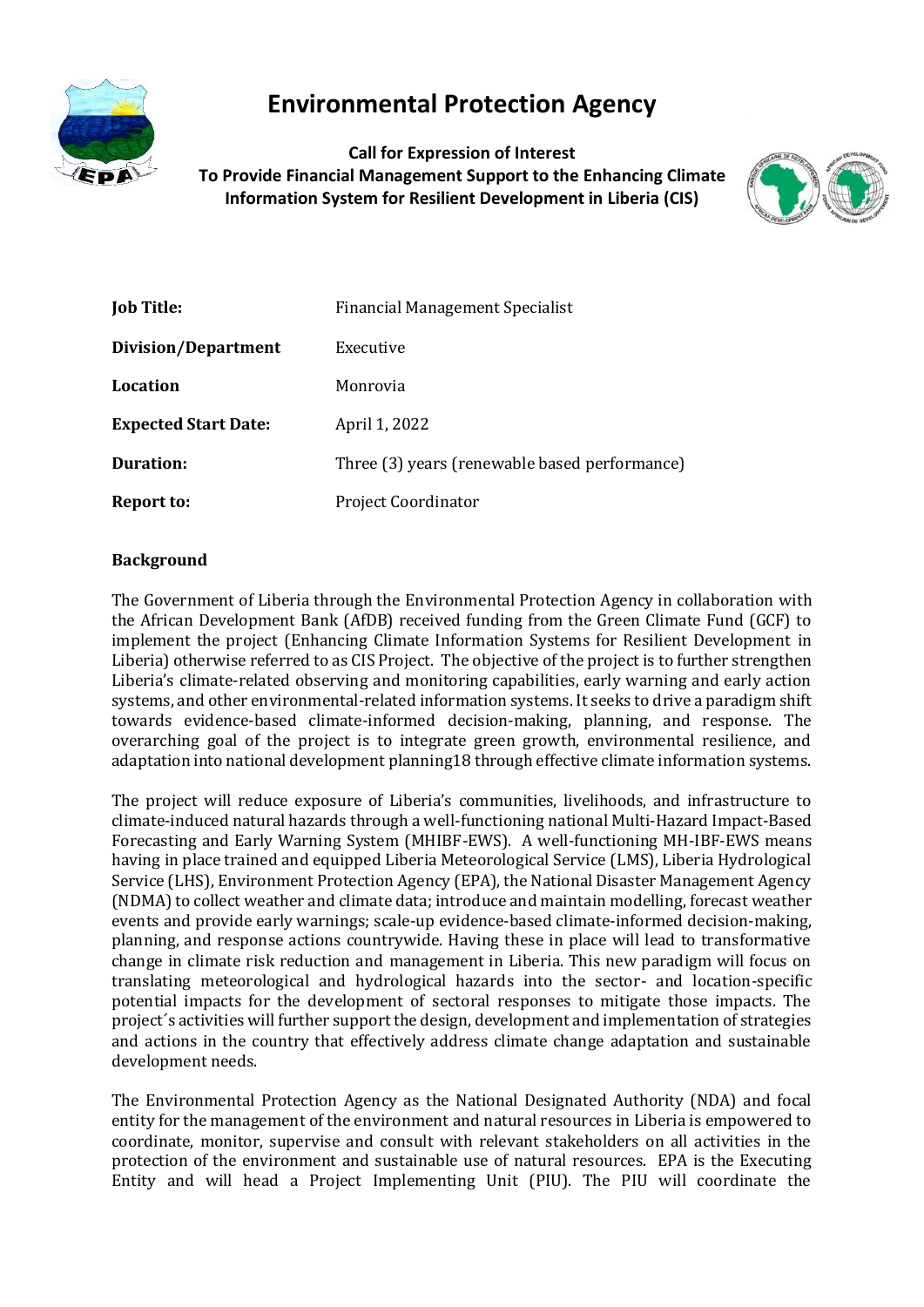implementation of the project, and will consist of three technical departments (Liberia Meteorological Service, Liberia Hydrological Service and National Disaster Management Agency), Project Coordinator and Project Staff. The role of the three technical department is to provide technical support to the PIU. The AfDB, as an Accredited Entity to the GCF will provide oversight and quality assurance support services to the CIS. The Project Implementation Unit (PIU) will assist the implementation of the Project with support from the EPA and AfDB. The PIU staff including project Coordinator, finance officer, meteorology, hydrology, aviation and M&E specialists, will be hosted at the EPA and will report to the Executive Director/CEO of the EPA and the AfDB Country Office. The finance officer will provide financial management support to the project on a daily basis.

# **Objective**

The Finance Officer primary responsibility is to provide assistance in financial management, as well as program, travel, human resources and general administrative support to the Project.

The Finance Officer will form part of the PIU staff and will work closely with the Meteorology, Hydrology, Aviation and M&E specialists, and support staff under the direct supervision of the Project Coordinator. The Finance Assistant will also engage closely the EPA, the Responsible Parties, the Inter-sectoral expert working group and other stakeholders involved in the implementation of the Project.

#### **Duties and Responsibilities**

Under the guidance and direction of the Executive Director/Chief Executive Officer of the EPA and the National Project Director and the supervision of the Project Coordinator, the Finance Officer shall perform the following duties and responsibilities:

(a) Project Administration:

- Maintain PIU staff attendance including recording of staff leave
- Assist in preparing annual reports/ project reports/ update project files
- Be responsible for day-to-day project correspondence / information sharing
- Organize regular and online meetings and act as the secretary to PIU and Project Technical Expert Working Group meetings
- Prepare first drafts of response to inquiries received by the PIU for action by the Project Coordinator;
- Provide logistical support to project activities and personnel including processing travel requests and collect travel reports; and
- Design and maintain proper filing and administrative system for the project documents;

(b) Project Financial Management:

- Ensure all financial transactions are in order; manage records i.e. file invoices, receipts, delivery orders and contracts;
- Track project expenditures and monitor the expenditure using all available analytic tools;
- Assist the Project Coordinator in keeping track of all contracts entered into related to the Project and ensure that renewals are made on time;
- Manage all project assets; and
- Prepare monthly financial (revenue and expenditure) reports on the activities of the Project.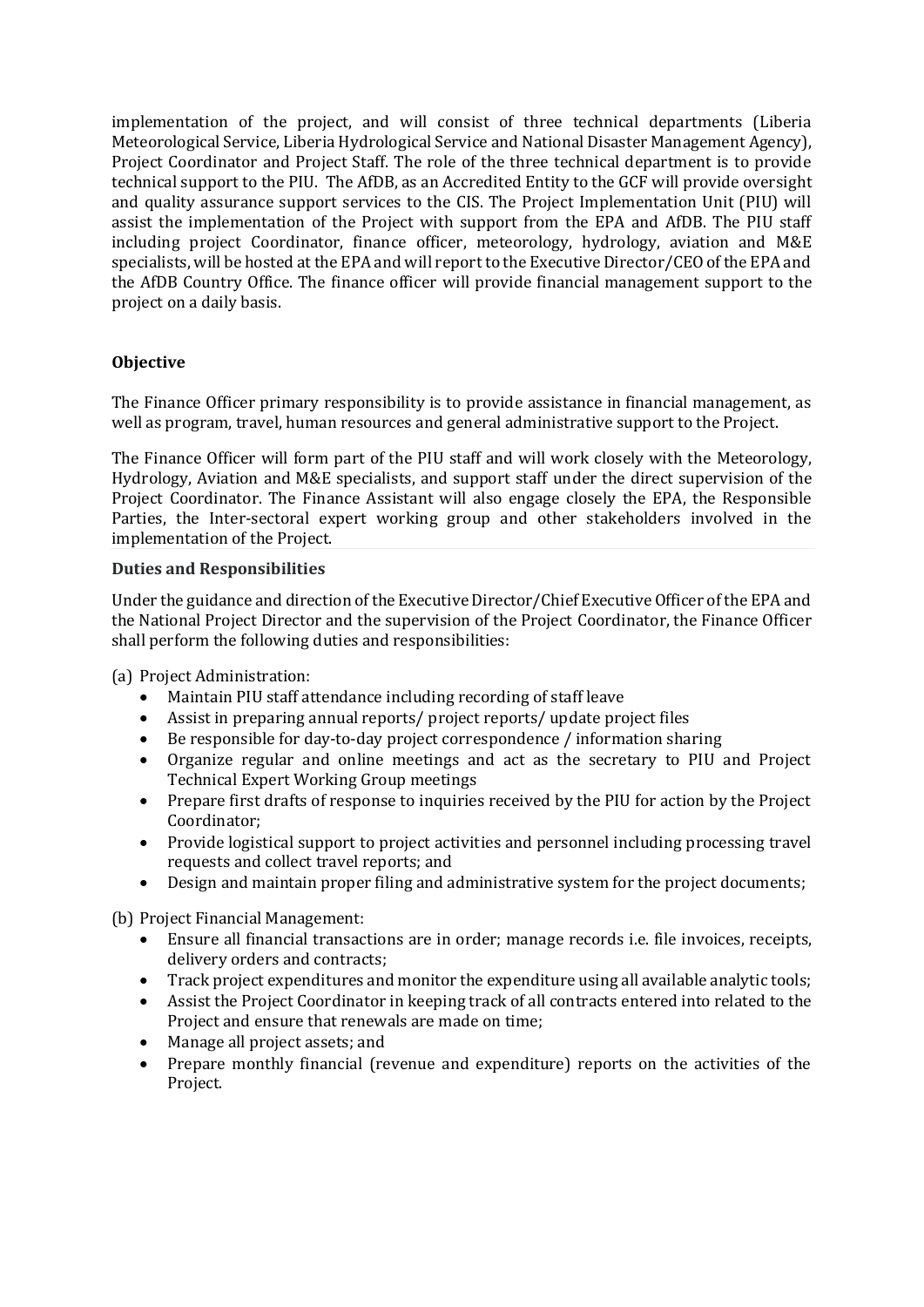# **Deliverables**

The Financial Management Specialist will be expected to deliver:

- Effective project management and reporting on results and finances on a quarterly and annual basis to the EPA, the NCCSC and the AfDB as required
- Timely facilitation of decision-making processes for the Project
- Effective filing system is in place for all accounting & administrative records
- Implementation of project-related lessons, best practices and evaluation on the course of the Project

## **Required Competences**

## *Education*

- Minimum Bachelor's degree in Accounting; Business Administration; or related disciplines.
- A Certified Public Accountant certification is an added advantage.

## *Experience*

- At least 5 years in accounting, and finance-related work with good knowledge of the application of IPSAS or IFRS.
- Proficiency in use of spreadsheets, word processing and computerized accounting systems.
- Excellent computer skills and knowledge in use of computer software packages for word-processing, excel, power point, databases and spreadsheets etc.
- Ability to write and communicate clearly and logically.
- Excellent spoken and written English.

## **OTHER SKILLS**

- Excellent interpersonal communication and facilitation skills.
- Ability to follow deadlines, accuracy and attention to detail.
- Ability in negotiating, diplomacy and lobbying skills.
- Ability to work under minimum supervision to meet short deadlines.
- Commitment and drive to achieve challenging goals, and problem-solving attitude.
- A team player with strong interpersonal skills and the ability to deal with multiple teams located in multiple institutions.
- Ability to identify client needs and deliver them promptly and accurately.
- Ability to work under tight timelines.
- Demonstrated ability in team management and collaboration.

#### **IMPLEMENTATION ARRANGEMENTS**

The Financial Management Specialist will be under the supervision of the Project Coordinator of the PIU.

#### **SUBMISSION OF APPLICATIONS**

Mr. Pescee T. Doe Officer in Charge/Procurement